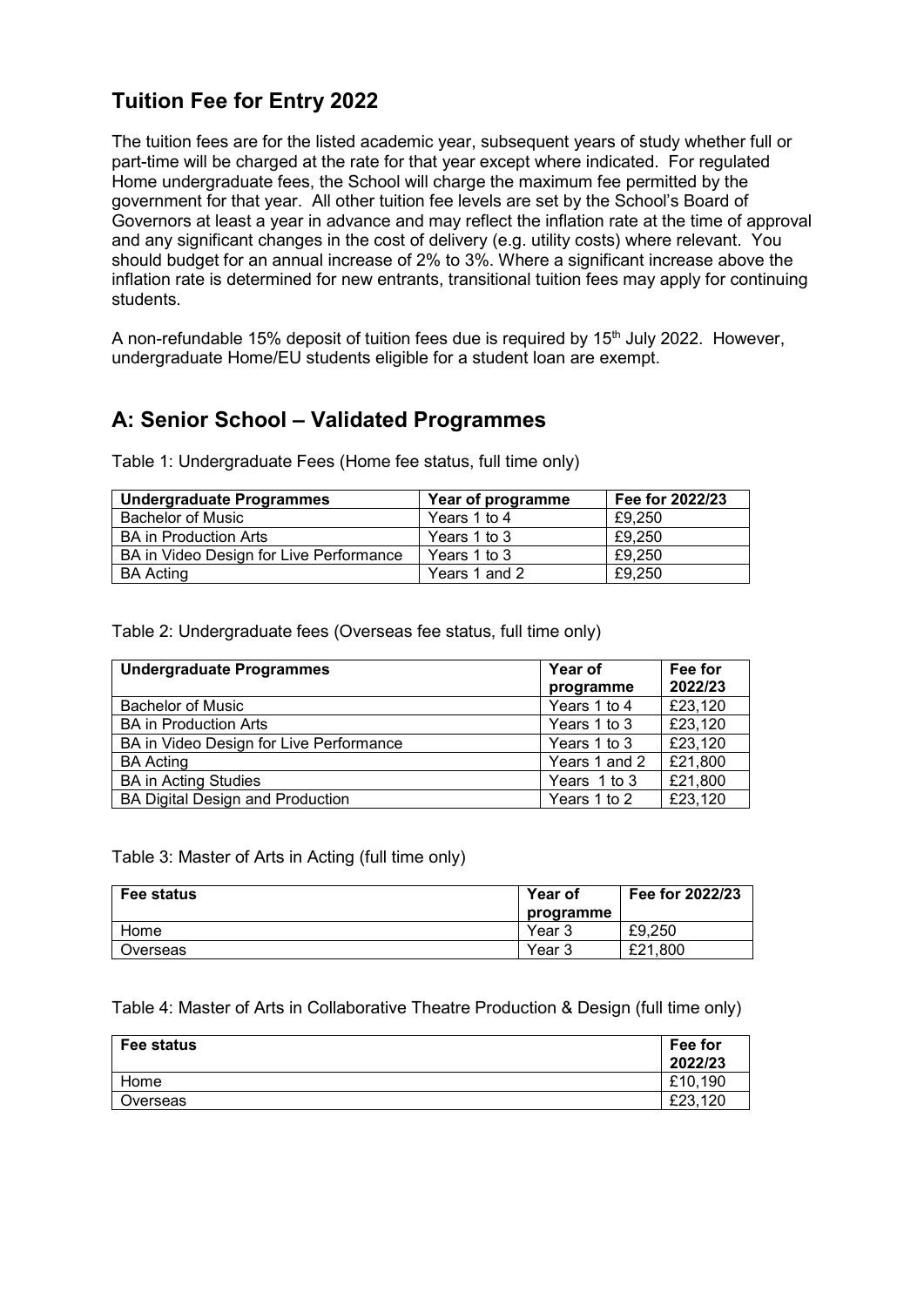Table 5: Master of Arts in Musical Therapy (full time only)

| <b>Fee Status</b> | <b>Year of</b>    | Fee for |
|-------------------|-------------------|---------|
|                   | Programme         | 2022/23 |
| Home              | Year 1 (long)     | £10,190 |
| Home              | Year 2            | £6,795  |
|                   | (Standard)        |         |
| Overseas          | Year 1            | £23,120 |
| Overseas          | Year <sub>2</sub> | £15,415 |

Table 6: Master of Arts in Opera Making and Writing (full time only)

| Fee status | Fee for<br>2022/23 |
|------------|--------------------|
| Home       | £10,190            |
| Overseas   | £23,120            |

Table 7: Postgraduate Certificate in Performance Teaching (part time only) Home and **Overseas** 

| <b>Mode of Attendance</b>       | <b>Year of</b> | Fee for |
|---------------------------------|----------------|---------|
|                                 | programme      | 2022/23 |
| One Year Only (60 Credits)      | Year 1         | £3.490  |
| Two Years - Year 1(40 Credits)  | Year 1         | £2,800  |
| Two Years - Year 2 (20 Credits) | Year 2         | £1.395  |

Table 8: Artist Diploma (full time only)

| Fee status | <b>Pathway</b>            | Fee for |
|------------|---------------------------|---------|
|            |                           | 2022/23 |
| Home       | All pathways except Opera | £6,795  |
| Home       | Opera                     | £11,660 |
| Overseas   | All pathways except Opera | £15,415 |
| Overseas   | Opera                     | £26,565 |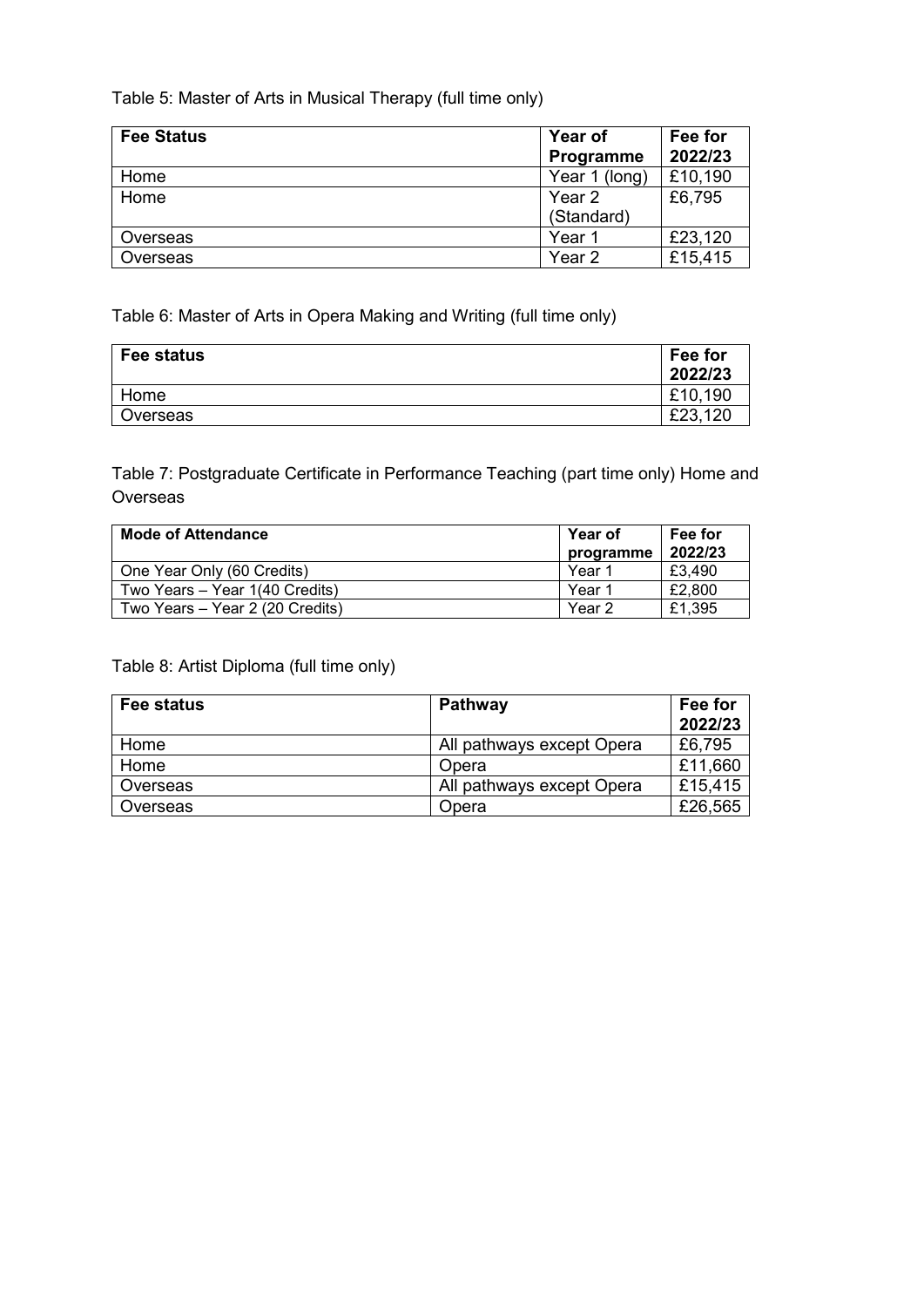Table 9: Guildhall Artist Masters programme: Graduate Certificate, Part 1 and Part 2 Home Fee full-time

| Programme<br>Year       | Pathway                                                                                                                                                                                                     | Fee for<br>2022/23 |
|-------------------------|-------------------------------------------------------------------------------------------------------------------------------------------------------------------------------------------------------------|--------------------|
| Graduate<br>Certificate | Advanced Instrumental Studies, Vocal Studies, Chamber<br>Music, Piano Accompaniment, Jazz and Historical<br>Performance Practice, Composition, Electronic Music                                             | £6,795             |
| Part 1 and<br>Part 2    | Advanced Instrumental Studies, Historical Performance<br>(instrumental), Jazz, or Chamber Music, Composition,<br>Orchestral Artistry in in association with LSO, Electronic<br>Music                        | £10,190            |
| Part 1 and<br>Part 2    | Vocal Studies (including Historical Performance vocal)                                                                                                                                                      | £10,780            |
| Part 1 and<br>Part 2    | <b>Opera Studies</b>                                                                                                                                                                                        | £11,660            |
| Part 1 and<br>Part 2    | Repetiteur, Piano Accompanist or Harpsichordist.<br>Repetiteur, piano accompanists and harpsichordists pay<br>part-time fees for full-time study in recognition of their<br>service to the School community | £6,795             |

Table 10: Guildhall Artist Masters Programme: Graduate Certificate Part 1 Home Fee Part-Time

| Programme<br>Year | Pathway                                                                                                                                  | Fee for<br>2022/23 |
|-------------------|------------------------------------------------------------------------------------------------------------------------------------------|--------------------|
| Part 1            | Composition, Advanced Instrumental Studies, Historical<br>Performance (instrumental), Jazz, or Chamber Music,<br><b>Electronic Music</b> | £6,795             |
| Part 1            | Vocal Studies (including HP vocal)                                                                                                       | £7,545             |

Table 11: Guildhall Artist Masters Programme: Graduate Certificate, Part 1 and Part 2 Overseas Fee Full-Time

| Programme<br>Year       | Pathway                                                                                                                                                                                                     | Fee for<br>2022/23 |
|-------------------------|-------------------------------------------------------------------------------------------------------------------------------------------------------------------------------------------------------------|--------------------|
| Graduate<br>Certificate | Advanced Instrumental Studies, Vocal Studies,<br>Chamber Music, Piano Accompaniment, Jazz and<br>Historical Performance Practice, Composition,<br>Electronic Music                                          | £15,415            |
| Part 1 and Part<br>2    | Advanced Instrumental Studies, Historical<br>Performance (instrumental), Jazz, or Chamber Music,<br>Composition, Orchestral Artistry in in association with<br><b>LSO, Electronic Music</b>                 | £23,120            |
| Part 1 and Part         | Vocal Studies (including Historical Performance vocal)                                                                                                                                                      | £24,235            |
| Part 1 and Part  <br>2  | <b>Opera Studies</b>                                                                                                                                                                                        | £26,565            |
| Part 1 and Part<br>2    | Repetiteur, Piano Accompanist or Harpsichordist.<br>Repetiteur, piano accompanists and harpsichordists<br>pay part-time fees for full-time study in recognition of<br>their service to the School community | £15,415            |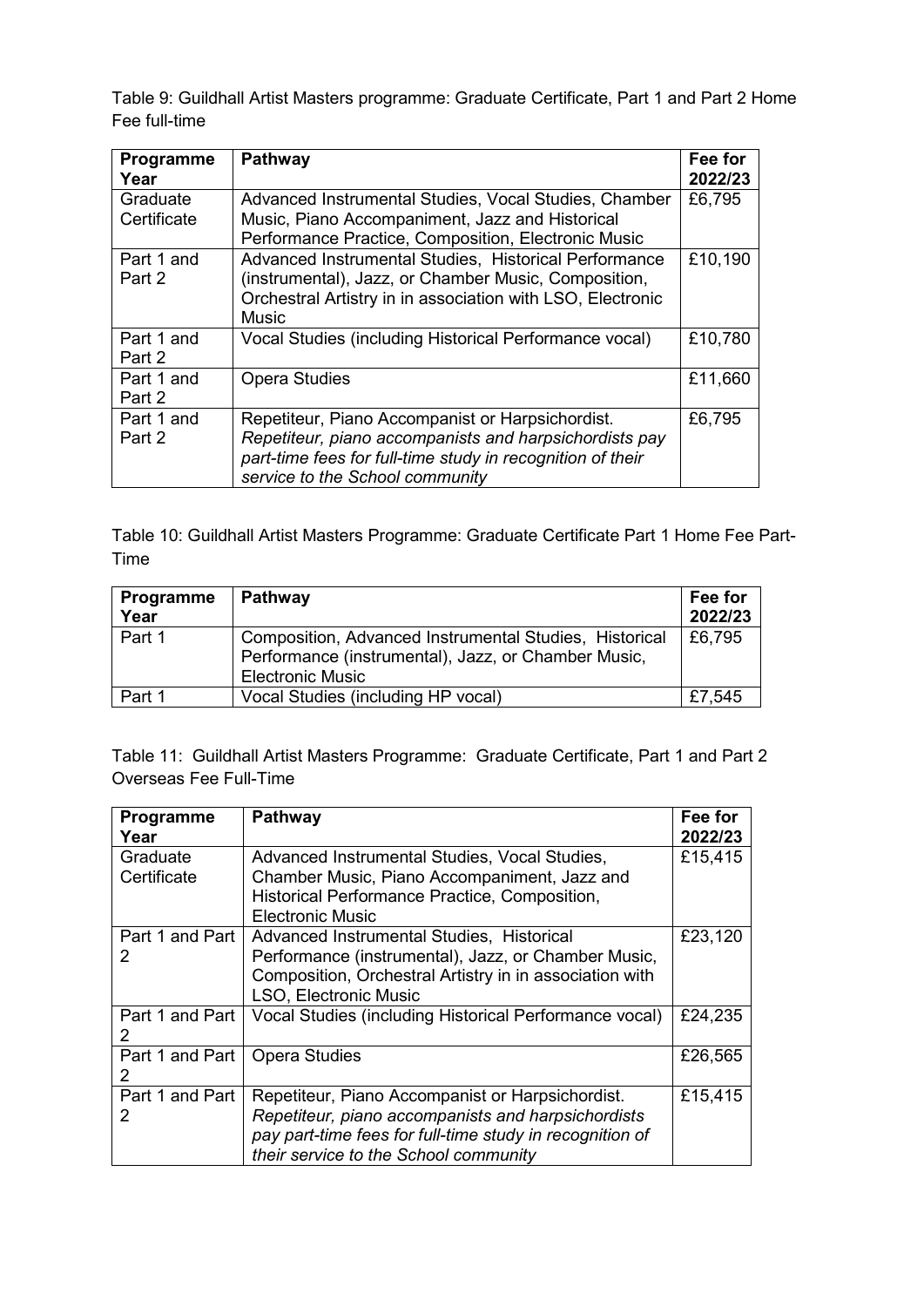Table 12: Guildhall Artist Masters Programme: Part 1 Overseas Fee Part-Time

| Programme<br>year | Pathway                                                                                                                                  | Fee for<br>2022/23 |
|-------------------|------------------------------------------------------------------------------------------------------------------------------------------|--------------------|
| Part 1            | Composition, Advanced Instrumental Studies,<br>Historical Performance (instrumental), Jazz, or<br><b>Chamber Music, Electronic Music</b> | £15,415            |
| Part 1            | Vocal Studies (including HP vocal)                                                                                                       | £17,220            |

## Table 13: Research Degrees (MPhil/DMus/PhD)

| <b>Fee status</b> | <b>Mode of attendance</b> | Fee for<br>2022/23 |
|-------------------|---------------------------|--------------------|
| Home              | Full time                 | £6,305             |
| Overseas          | Full time                 | £14,320            |
| Home              | Part-time                 | £3,780             |
| Overseas          | Part-time                 | £8,610             |
| Home and          | Writing up (Year 4 only)  | £1,015             |
| Overseas          |                           | per term,          |
|                   |                           | max 3              |
|                   |                           | terms              |

#### Table 14: Advanced Certificate Fees

| <b>Pathway</b>         | <b>Immigration status</b> | Mode of        | Fee for |
|------------------------|---------------------------|----------------|---------|
|                        |                           | attendance     | 2022/23 |
| Opera                  | Home                      | Full time only | £11,660 |
| Opera                  | Overseas                  | Full time only | £26,565 |
| Repetiteur, piano      | Home                      | Full time only | £6,795  |
| accompaniment or       |                           |                |         |
| harpsichord            |                           |                |         |
| Repetiteur, piano      | Overseas                  | Full time only | £15,415 |
| accompaniment or       |                           |                |         |
| harpsichord            |                           |                |         |
| All other pathways -   | Home                      | Full-time      | £14,440 |
| full-time              |                           |                |         |
| All other pathways -   | Overseas                  | Full-time      | £23,120 |
| full-time              |                           |                |         |
| All other pathways -   | Home                      | Part-time      | £9,580  |
| part-time              |                           |                |         |
| All other pathways $-$ | Overseas                  | Part-time      | £15,415 |
| part-time              |                           |                |         |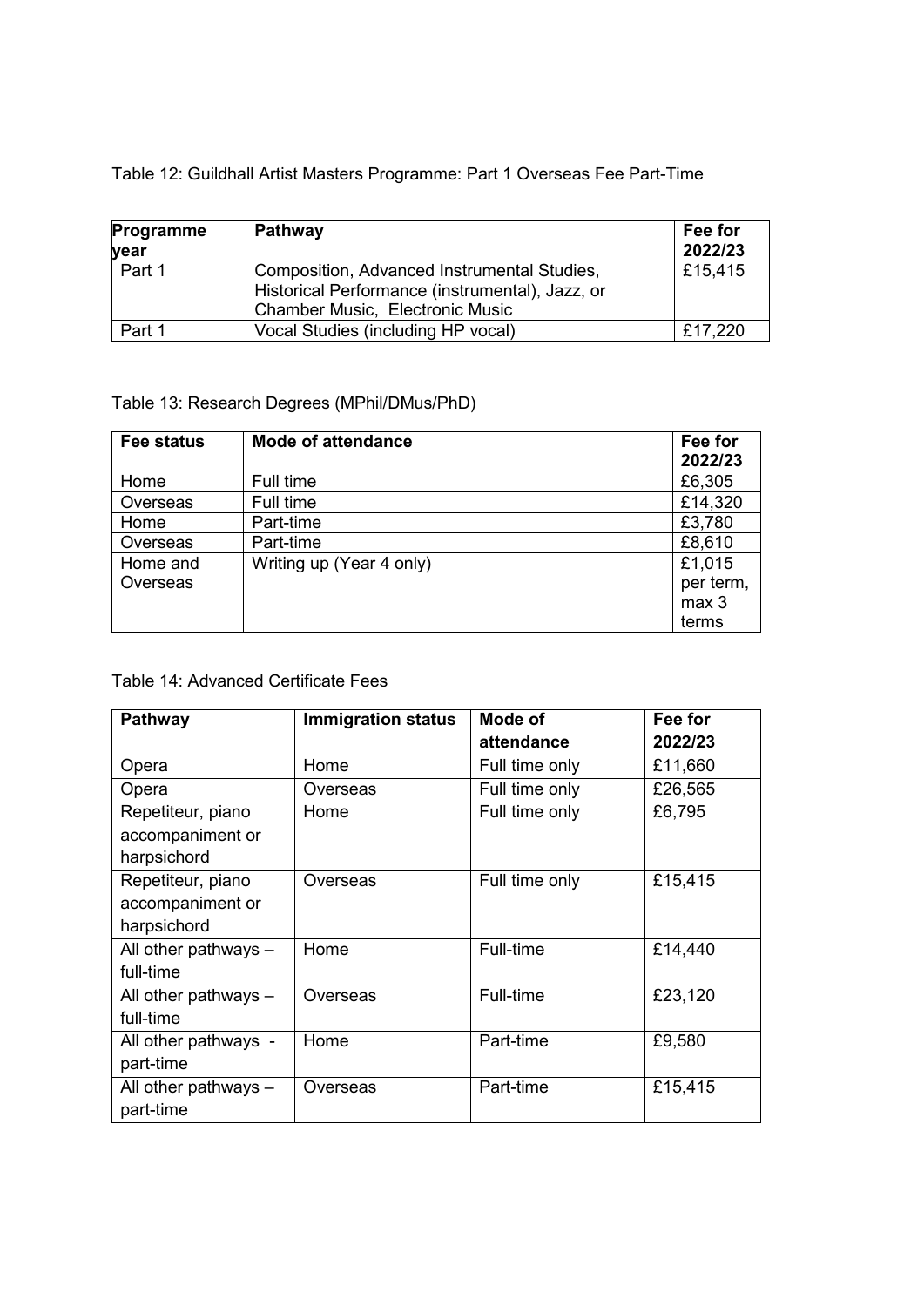# **B: Senior School – other tuition fees**

Table 15: Other Senior School Tuition Fees

| <b>Programme Name</b>        | <b>Fee status</b> | Fee for 2022/23 |
|------------------------------|-------------------|-----------------|
| AGSM (not OfS funded)        | Not applicable    | £23,120         |
| Short-term study programme   | Home and          | £6,430          |
| (Music)                      | overseas          |                 |
| Module fee per 10 credits    | Not applicable    | £550            |
| excludes Principal Study and |                   |                 |
| Second Study Modules)        |                   |                 |
| Extra-mural per hour         | Not applicable    | £107            |

Table 16: Other Senior School Fees

| Type of fee                   | Who pays                        | Fee for 2022/23 |
|-------------------------------|---------------------------------|-----------------|
| Returnable Library deposit    | Extra mural music               | £205            |
|                               | students and Guildhall          |                 |
|                               | <b>Artist Junior Fellows</b>    |                 |
| <b>Sundial Court Halls of</b> | <b>Tenants of Sundial Court</b> | £225 per week   |
| Residence                     |                                 |                 |

Table 17a: Music fees for resit or where an exam has been deferred due to a professional engagement

- Where an accompanist is required the charge will be borne by the student.
- Where a specialist instrument is provided for a final recital an additional £85 will be charged.

| <b>Component</b>                                                                                                       | 2022/23 Resit | 2022/23 deferred |
|------------------------------------------------------------------------------------------------------------------------|---------------|------------------|
|                                                                                                                        | fee           | exam fee         |
| Written submission without supervision                                                                                 | £55           | £55              |
| Written submission with supervision                                                                                    | £205          | Not applicable   |
| Practical assessment (incl. end-of-year, Keyboard<br>musicianship, ear-training, professional<br>development projects) | £130          | £130             |
| Resit of non-PS/non-second study module with<br>attendance                                                             | £555          | Not applicable   |
| Final recital without tuition                                                                                          | £195          | £195             |
| Final recital with tuition (incorporates 10 hours of<br>extra-mural lessons)                                           | £1,295        | n/a              |